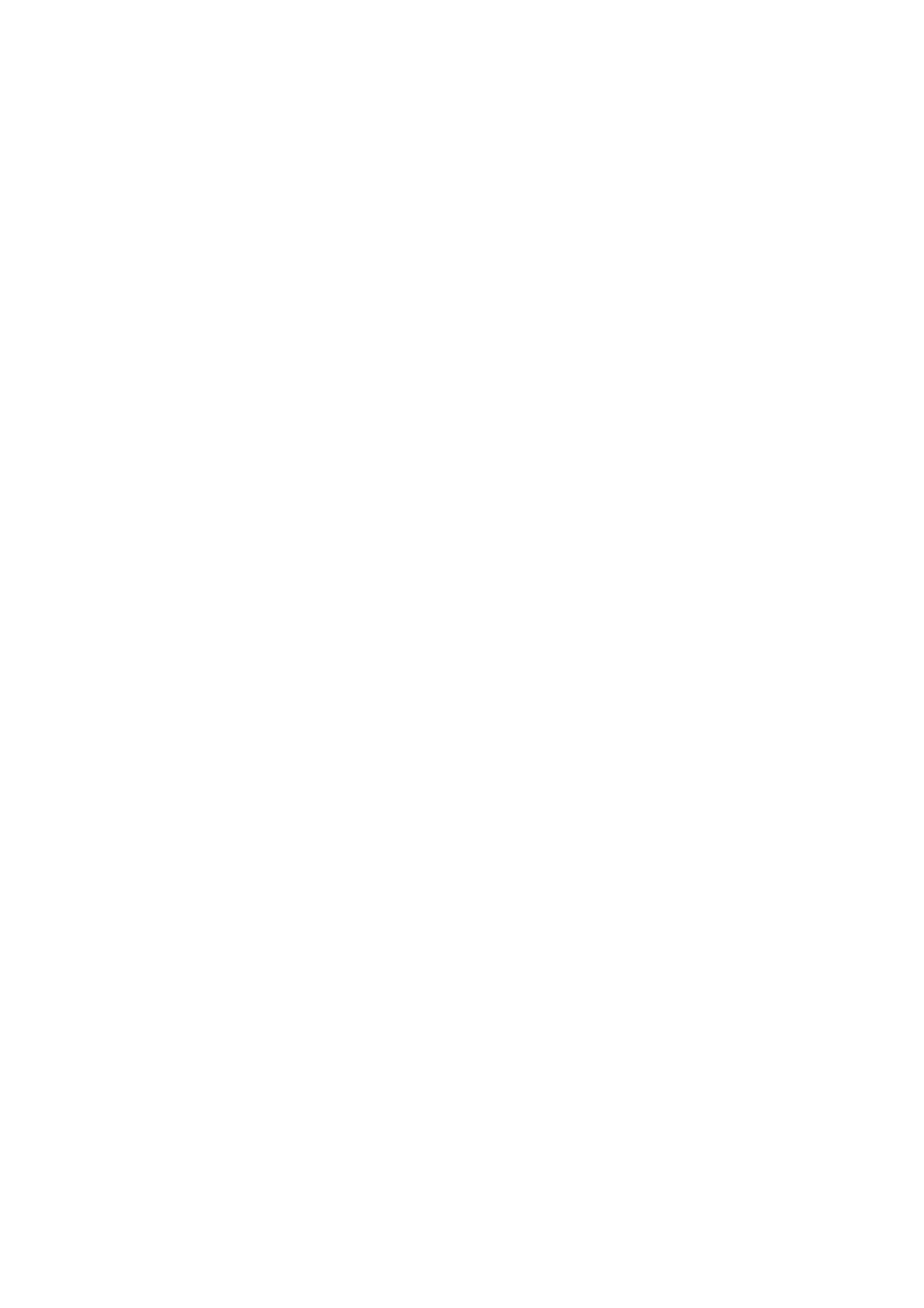## EUEXIA, EUTAXIA, PHILOPONIA: THREE CONTESTS OF THE GREEK GYMNASIUM

The following are the important epigraphical testimonia to these three contests:<sup>1</sup>

1. Samos ( $SIG<sup>3</sup>$  1061, 1-6), second century B.C. The events listed are stade, diaulos, euexia, eutaxia, philoponia, lithobolos with victors'names. No ages or prizes are mentioned, but the contestants are presumably younger than the  $\pi \alpha \lambda \lambda \hat{\eta}$  kot later in the inscription (below).

2. Samos ( $SIG<sup>3</sup>$  1061, 8-19). The events listed are katapaltes, akontios, toxos, hoplomachia, thureamachia, dolichos, stade, diaulos, euexia, eutaxia, philoponia, lithobolos with victors' names; these contests are for the  $\pi \alpha \lambda \lambda \hat{n} \kappa o_1 = \mu \epsilon \lambda \lambda \hat{\epsilon} \omega n \beta o_1$  (Dittenberger).

3. Sestos (OG  $1.339.83\text{ff} = I.K. 19,1,83\text{ff}$ .) The gymnasiarch sets up in the last month of the year in honour of Hermes and Herakles  $\delta \pi \lambda \alpha$  as prizes for the long run, eutaxia, philoponia, euexia and other contests.

4. Erythrae (I.K. 1,81,3-7), c. 100 B.C. Victors, almost certainly among the  $\pi\alpha\delta\epsilon c$ , are listed for  $\lceil \varphi_1 \lambda_0 \pi_0 \rceil$ νία,  $\lceil \pi_0 \lambda_0 \mu \rceil$ αθία,  $\lceil \varepsilon_0 \rceil$ εξία,  $\lceil \varepsilon_0 \rceil$ ταξία.

5. Beroea (SEG 27.261.45ff.),2 second century B.C. In the last month of the year at the Hermaia, the gymnasiarch is to set up a prize of a  $\delta \pi \lambda$  ov for the euexia, eutaxia, philoponia for those up to the age of thirty.3 The victors are to be crowned on the same day and are allowed to bind on ribbons. This most important inscription is discussed in more detail below.

6. Pergamum (IGR 4.482), second to first century B.C.<sup>4</sup> The names of  $\pi\alpha\hat{\iota}\delta \varepsilon c$  are listed under the headings of  $\epsilon\check{v}$ τακτοι. [φιλ]όπονοι, [εύ]έκται. These inscriptions on the walls of the temple of Asclepius appear to represent the criteria to progress from  $\pi \alpha \delta \epsilon c$  to  $\dot{\epsilon} \varphi \dot{\eta} \beta o \iota$ .

7. Chalcis (SEG 29.806), c. 120-100 B.C.5 Two victors' names are listed for each event at the festival of Hermes: for  $\epsilon \varphi \eta \beta o \iota \tau \eta \tau \iota \nu o \iota$  (ephebes of the year) in philoponia, eutaxia, for νεώτεροι in eutaxia, philoponia. Knoepfler conjectures (probably correctly) that the three missing events were euexia, lampas, dolichos.6

<sup>&</sup>lt;sup>1</sup> The three terms are not found together in literature, nor seemingly as contests; cf., however, Plat. Alc. 122 c 6-7 εὐταξία and φιλοπονία of the Spartans, Demosth. Erot. 24.7, 26.5 φιλοπονία of exercise.

<sup>2</sup> Cf. J.M.R.Cormack, "The Gymnasiarchal Law of Beroea, Ancient Macedonia II. Papers read at the Second International Symposium held in Thessaloniki 19-24 August, 1973 (Thessaloniki 1977), 139-50.

<sup>3</sup> D.Knoepfler, "Contributions à l'épigraphie de Chalcis", BCH 103 (1979) 173 n.28 conjectures that the name of an additional contest has dropped out of the inscription after  $\delta \pi \lambda$ ov.

<sup>4</sup> Cf. P.Jacobsthal, "Die Arbeiten zu Pergamon 1906-1907," MDAI(A) 33 (1908) 384-93, W.Kolbe, "IV Ephebenlisten," MDAI(A) 32 (1907) 436 no.298, E.Ziebarth, Aus dem griechischen Schulwesen (Leipzig-Berlin 1914) 143.

<sup>5</sup> Cf. Knoepfler (above n.3).

<sup>6</sup> Knoepfler (above n.3).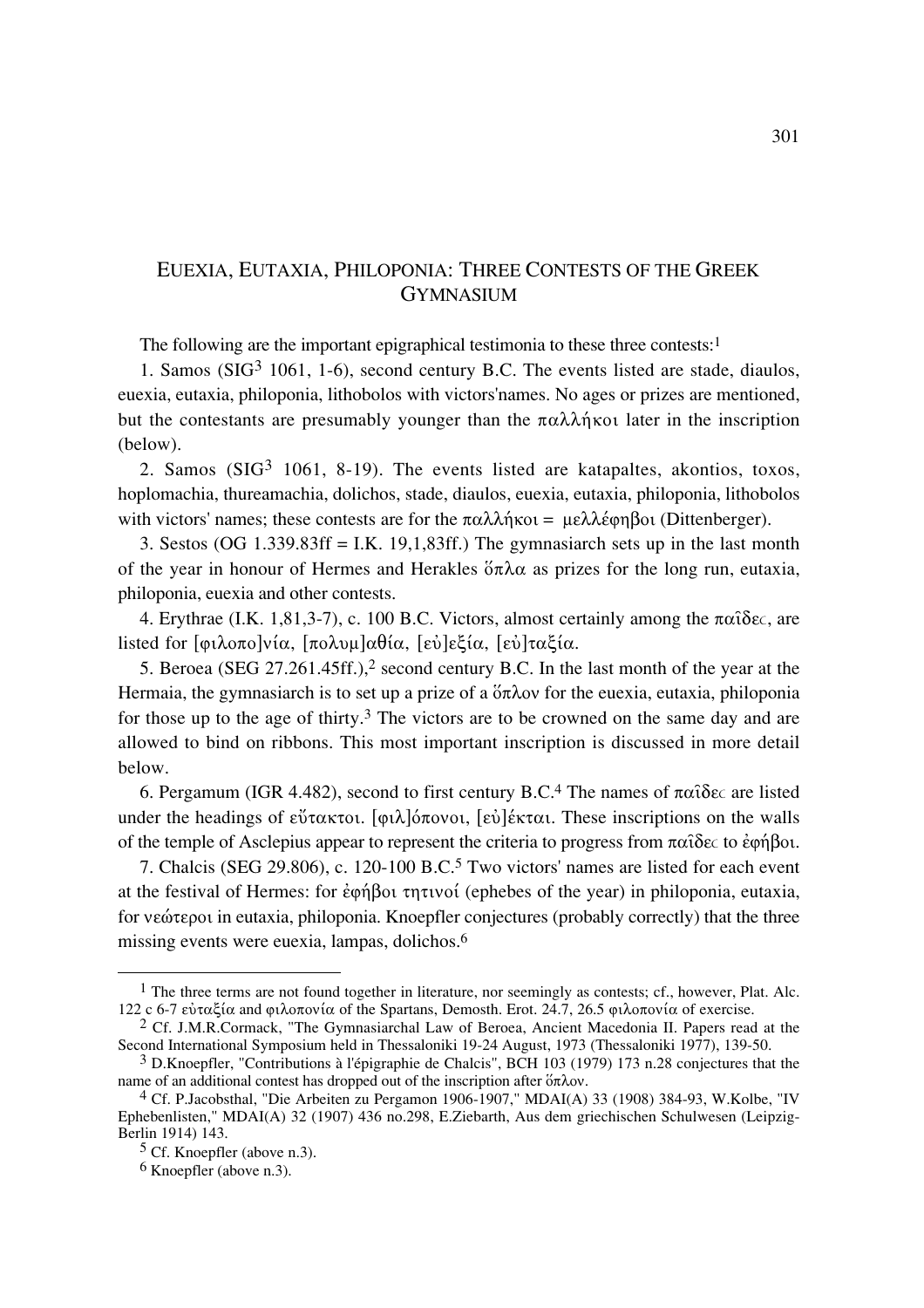8. Heraclea Pontica: one contest of eutaxia and two of euexia are mentioned with some victors' names. Derenne restores to show eutaxia, euexia, philoponia in different age categories.7 These are listed with the pancration and other contests.

9. Delos (1. Délos 1958), second century B.C. The contests listed are [eutaxia?], lampas, philoponia, eutaxia, lampas, philoponia. The two victors in philoponia are non-Delian.8

10. Tralles ( $SIG^3$  1060 = I.K. 36,106), third century B.C. Victors are listed from among the  $\alpha$   $\delta$   $\alpha$  is dromos, euexia, akontisia, toxike.

11. Tralles ( $SIG^3$  1062 = I.K. 36,107), second to first century B.C. Victors from among the véoi are listed in dromos, akontisia, euexia, toxike.

12. Gorgippia, third century B.C.9 The names of fifty-seven victors in the euexia are given, with a list of victors in the dolichos at the Hermaia, and lists of victors in two other unknown events.

13. Massilia (IG 14.2445): ephebic victor in eutaxia.

14. Mylasa (Hydai; I.K. 35,909): prize of eutaxia for boys.

15. Tanagra (IG 7.557): victor in eutaxia.

16. Athens (IG II<sup>2</sup> 417): the eutaxia is the subject of a liturgy among the different tribes of Attica.10

17. Oropus (SIG<sup>3</sup> 298, 45 = IG 7.4254), 329/8: τω αίρε/θέντι έπι την εὐταξίαν. This may refer to a liturgy as above or merely to the good conduct of the Amphiaraia.<sup>11</sup>

18. Centuripae: eutaxia is mentioned here in the genitive, but the actual contest may be in the dative  $\theta$ v $\rho \varepsilon \hat{\omega}$ ; in this case eutaxia may be followed by e.g. [ $\check{\varepsilon}$ v $\varepsilon \varepsilon(\nu)$ ].<sup>12</sup>

19. Eretria (IG 12.9.282): φιλοπονίας παίδων Παράμονος Δωροθέου. Ziebarth thinks that Paramonos is the teacher, not pupil.13

20. Priene (1. Priene 113.30-31): the gymnasiarch sets the prize for philoponia.14

21. Xanthos (CIG 4269d.10): an individual is crowned by the véot for his philoponia.<sup>15</sup>

It will be noticed that all three events are found together at Samos, Sestos, Erythrae and Beroea, probably also at Chalcis, Heraclea Pontica and Pergamum. They are sometimes

 $7$  E.Derenne, "FYMNA $\Sigma$ TIKA," AC 2 (1933) 81-87.

<sup>8</sup> C.A.Forbes, Greek Physical Education (London-New York 1929) 212 remarks that Delos was a cosmopolitan centre which attracted students from different cities.

<sup>&</sup>lt;sup>9</sup> B.Latyschev, Inscriptiones antiquae orae septentrionalis Ponti Euxini, IV Graecae et Latinae (Petersburg 19162), Gorg. 432.

<sup>10</sup> Cf. E.Szanto, "Zum attischen Budgetrecht," Eranos Vindobonensis (1893) 105, J.Oehler, "Leiturgie", RE 12 (1925) 1871-79 who remarks that the euandria, eutaxia, euoplia and hamilla neon were also financed by liturgies in Athens.

<sup>11</sup> J.Jüthner, "Eutaxia," RE 6 (1909) 1491 thinks that it is a contest.

<sup>12</sup> Cf. G.Libertini, "Iscrizioni centuripine," SicGymn 2 (1949) 91-94. Eutaxia is common in a general sense: cf. IG II<sup>2</sup> 665.20, 30, 1028.46, 1156.31, 40, 58.

<sup>13</sup> Above n.4. So too Knoepfler (above n.3) 174 n.30.

 $14$  Cf. Ziebarth (above n.4) 143.

 $15$  Cf. Ziebarth (above n.4) 143.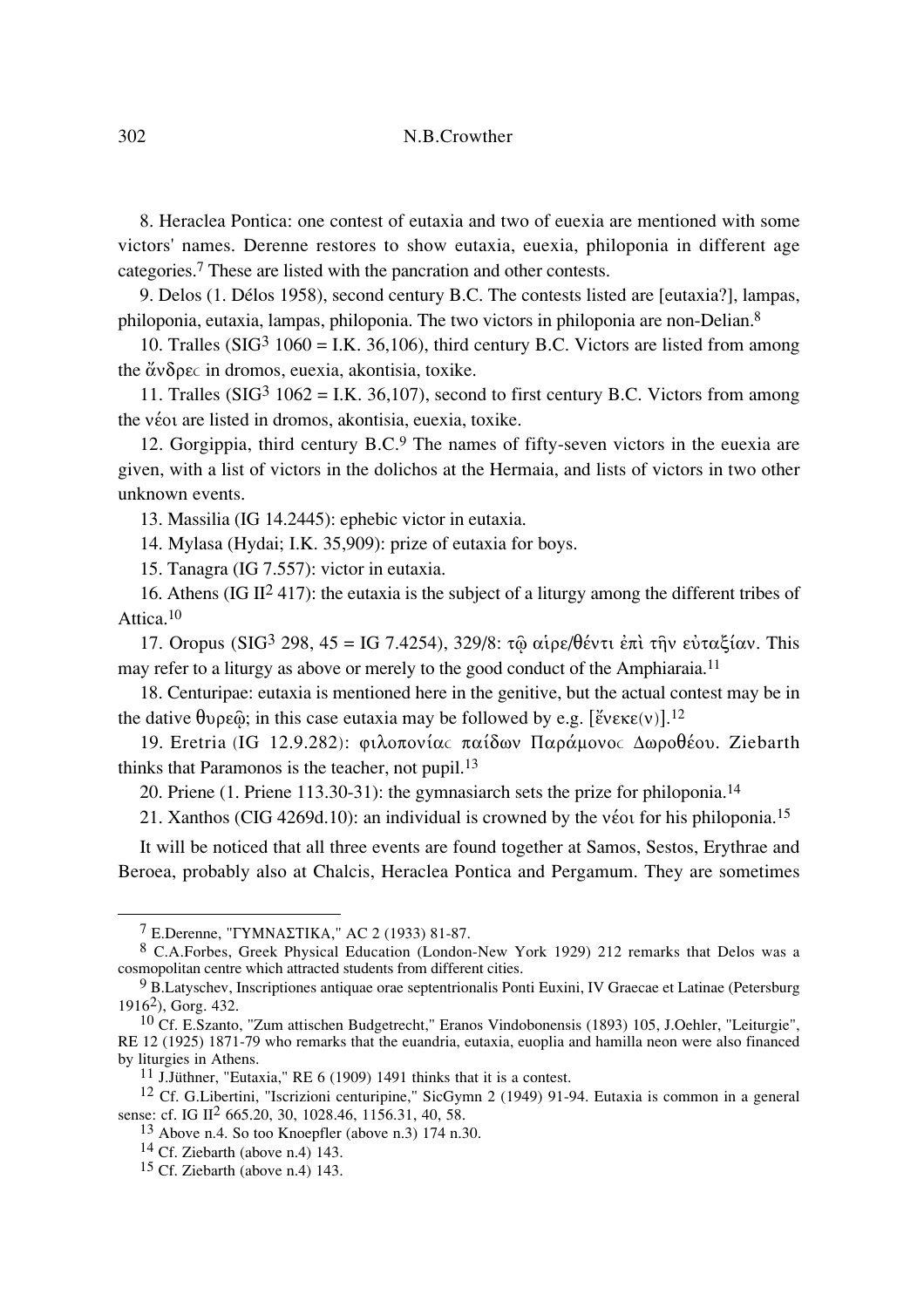linked with non-athletic activities, as with  $\lceil \pi \circ \lambda \circ \mu \rceil \alpha \theta$  at Erythrae. What they have in common is that they are "judgement" contests which depend on the interpretation of the judges.<sup>16</sup> Such contests are rare among events at the Crown Games: at Olympia we find only from 396 B.C. onwards competitions for trumpeters and heralds; at Delphi there were various musical contests; in local festivals there were among others the euandria, euoplia and equestrian parades.

The Beroea inscription is particularly informative. For the euexia, seven men from the area are registered and three chosen as judges by lot (ll. 48ff.).17 The gymnasiarch himself is the judge for the eutaxia and philoponia (ll. 54-55). It is probable that the euexia was judged on one day, the eutaxia and philoponia over a period of time when only the gymnasiarch had the opportunity to observe. At Beroea and apparently also at Sestos this period of time was one year, at Gorgippia to judge from the numerous victors listed perhaps one month.18 I have suggested elsewhere that the euexia was a kind of physique competition where "symmetry, definition, tone, bearing and especially a general fit and healthy appearance" were the probable criteria.<sup>19</sup> The Beroea inscription states that the judges should select  $\ddot{\delta}c \ddot{\alpha}v$  $\alpha$ ύτω δοκῆ ἄριςτα τὸ ςῶμα διακεῖςθαι (l. 50). The euexia, however, appears to be more than a "school" event in the gymnasium, since the contest at Tralles (no. 10) was for  $\alpha$ νδρες.<sup>20</sup> Indeed the contests at Beroea in the euexia, eutaxia and philoponia are for those up to the age of thirty.

The prize for the eutaxia at Beroea was awarded to  $\delta c \, \dot{\alpha} v$   $\alpha \dot{\nu} \tau \hat{\omega} \, \delta o \kappa \hat{\eta}$  εύτακτότατος  $\epsilon$ iv $\alpha$  (l. 55), that is to the best behaved, most disciplined of those in the gymnasium.<sup>21</sup> That discipline was a problem in the gymnasium can be seen from the numerous references in the inscription (ll. 13-25 veavickot associating with  $\pi\alpha\delta\varepsilon c$ , 41-45 striking the gymnasiarch, 69-71 failure to dedicate prizes, 99-103 stealing).

It is suggested that the eutaxia at Athens which was the subject of a liturgy (no. 16) and perhaps also at Oropus (no. 17) was a different kind of contest than the above, perhaps of a military nature.22 It is noteworthy, however, that the eutaxia is not found in the victory lists

<sup>&</sup>lt;sup>16</sup> Cf.  $\delta$ ok $\hat{\eta}$  of the Beroea inscription below.

<sup>&</sup>lt;sup>17</sup> Cormack (above n.2) rightly suggests that the engraver who wrote εὐταξίαν has made a mistake here. 18 Cf. J. and L.Robert, Bullétin épigraphique, REG 75 (1962) no.248, Knoepfler (above n.3) 173. Contrast M.M.Kublanow, "Agone und agonistische Festveranstaltungen in den antiken Städten der nördlichen Schwarzmeerküste," Altertum 6 (1960) 140 who believes that it was annual at Gorgippia.

<sup>19 &</sup>quot;Male 'Beauty' Contests in Greece: the Euandria and Euexia," AC 54 (1985) 291.

<sup>&</sup>lt;sup>20</sup> We may note that at the Theseia in Athens  $\alpha v \delta \rho \epsilon c$  from the Lycaeum were victorious in the torch race (IG  $\mathbb{H}^2$  957.51-52). There is no evidence, apart from the Tralles inscription, for the euexia as a contest outside the gymnasium although there seems no reason why it should not exist as such.

<sup>&</sup>lt;sup>21</sup> Cf. C.Panagopoulos, "Vocabulaire et Mentalité dans Les Moralia de Plutarque," DHA 3 (1977) 213, who believes that the term eutaxia refers to those "qui savent" 'rester à leur place' et garder une allure 'décente' en toutes circonstances."

<sup>22</sup> Cf. J.Jüthner (above n.11), Daremberg Saglio, Dictionnaire des antiquités (Paris 1887) 758 who suggests a collective event like the euandria or euoplia; L.Robert, La Carie II (Paris 1954) 289 notes that  $\epsilon \dot{v} \tau \alpha \xi$ ί $\alpha$  is sometimes associated with soldiers.